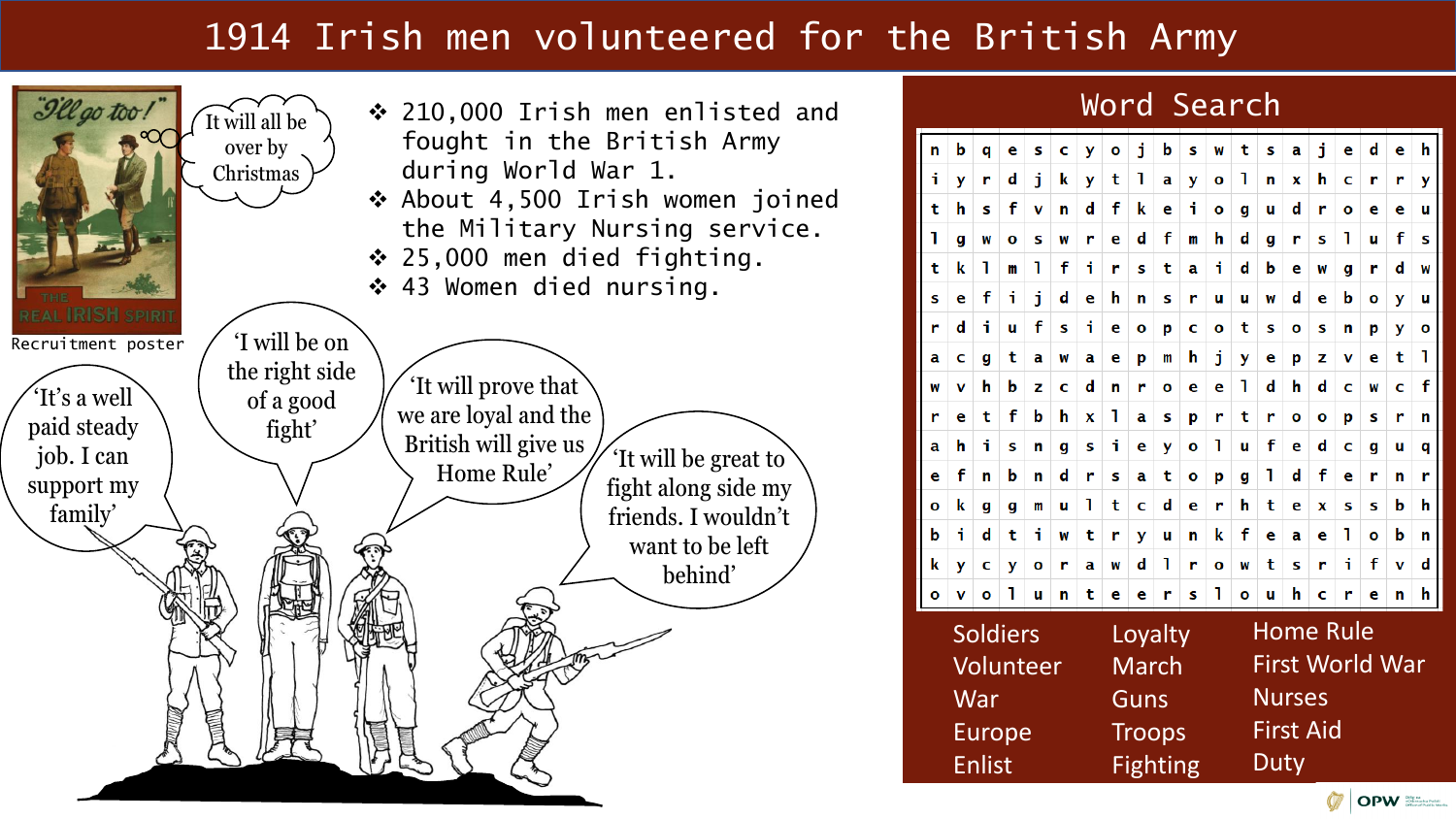#### The Military Service Act 1918

In March 1918, the British army suffered a major loss of soldiers fighting on the Western Front of the war.

Sir Henry Wilson, Chief of Staff of the Armed Forces badly needed 100,000 – 150,000 new recruits. He declared that he was not afraid to take thousands of 'recalcitrant conscripted Irishmen' into the army.

Over 100,000 British people signed a petition demanding that conscription be extended to Ireland rather than require British teenagers and men over 42 to enlist.

Irish MPs and church leaders advised the British Government that introducing conscription into Ireland was 'an act of insanity'.

Despite this the Military Service Act 1918 became law on the 16th April 1918.

When the Act passed, the Irish Parliamentary MPs walked out of the parliament in Westminster in protest and returned to Dublin to organise the campaign against conscription.

# Create a Slogan

that the British Army could use in its propaganda about conscription.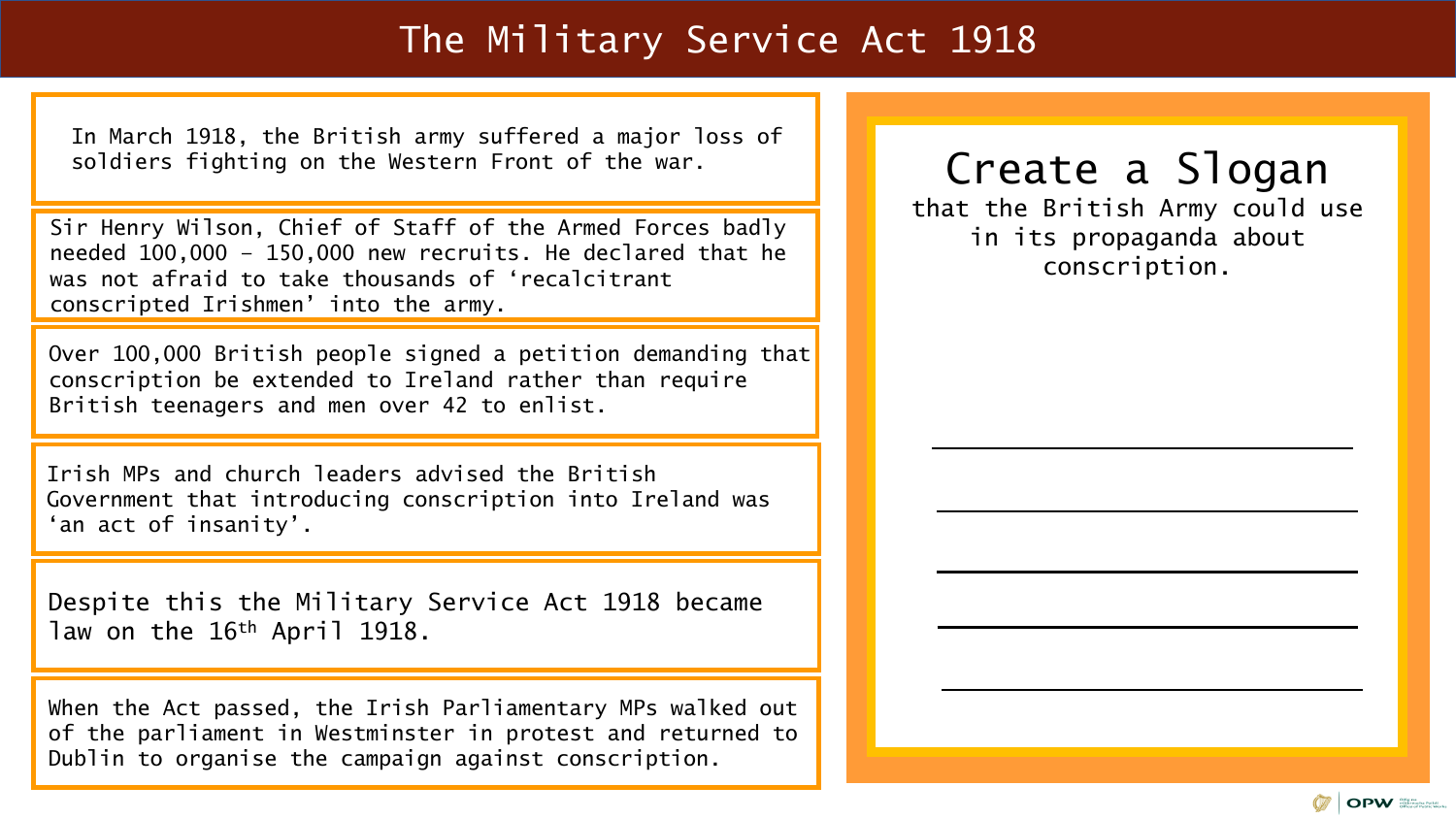# The Campaign against Conscription in Ireland

The Lord Mayor of Dublin, Lawrence O'Neill, called for a conference at The Mansion House on the 18th April 1918. He condemned \*conscription and called a general strike in Ireland. This was supported by all political parties, the Catholic Church, Trade Unions and Women's groups.

They called a general strike for Tuesday 23rd April.



The following is a copy of the Pledge: $-$ "Denying the right of the British Government to enforce Compulsory Service in this Country we pledge ourselves solemnly to one another to resist Conscription by the most effective means at our

disposal."

Catholic Priests all over Ireland encouraged people to sign the Anti-Conscription Pledge after Sunday mass.

Two million men and women signed the Anti-Conscription Pledge in Ireland. In the words of Thomas Johnson who was present at the Mansion House Conference:

> That the enforcement of compulsory: military service on a nation, without its assent, constitutes one of the most brutal acts of tyranny and oppression that any Government can be guilty of; that the present proposal of Mr. Lloyd George's Government to enforce conscription in Ireland is an outrage and a gross violation of the national right of Ireland

What would Irish men have felt about being forced to fight in the British army just 2 years after the 1916 rising?

\*Conscription means being forced to enlist and fight in the army against your will.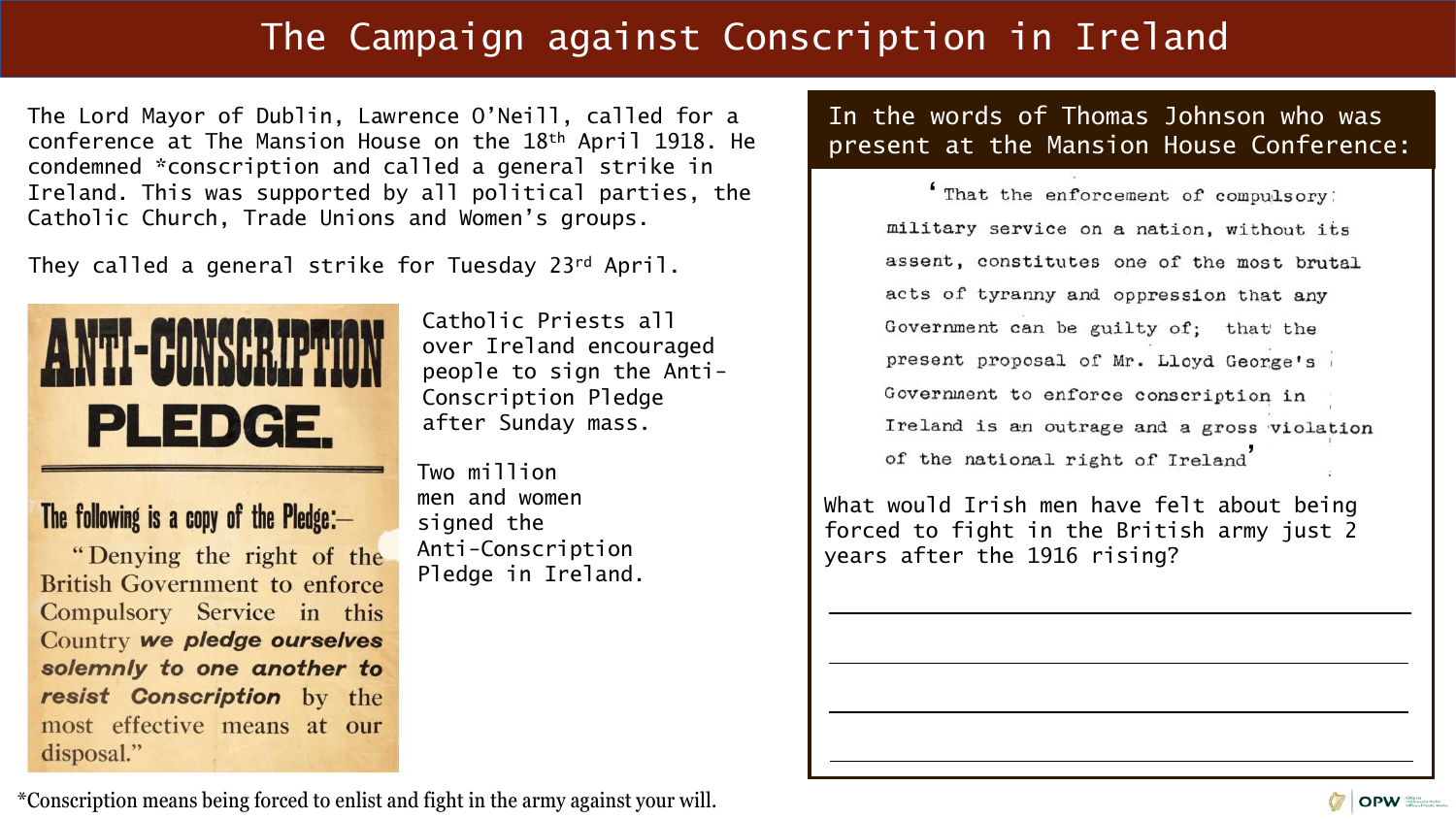### The Women's Pledge against Conscription

**NO CONSCRIPTION NOW!** or AFTER the Harvest. No Economic Pressure! Lá na mban. **The Woman's Day,** SUNDAY, JUNE 9th. FOR HOME & COUNTRY. **IRISHWOMEN.** STAND BY YOUR COUNTRYMEN IN RESISTING CONSCRIPTION. SIGN THIS PLEDGE AT THE CITY HALL ON ST. COLMCILLE'S DAY. "We will not fill the places of men deprived of their<br>work through refusing enforced military service." "We will do all in our power to help the families of<br>men who saffer through refusing caforced military service."

REFUSE to fill Posts vacated by MEN because of Compulsory Military Service. All information from Secretary, 18 Kildare Street.

31st May 1918, the Women's Day Committee met in the Mansion House, Dublin

Alice Stopford Green headed the committee with women from:

Irish Women's Worker Union, Irish Women's Franchise League, Cumann na mBan and other women's groups.

Irish Women pledged to refuse to take the jobs of men who had been conscripted into the British Army.

This was a clear warning to the British government that the economy would be crippled if they implemented conscription in Ireland.



**OPW** *OPW* 

About 2,500 women from the Irish Women's Workers League and 400 from Cumann na mBan marched in Dublin on Lá na mBan (The Women's Day). What do you think should be written on their banner?